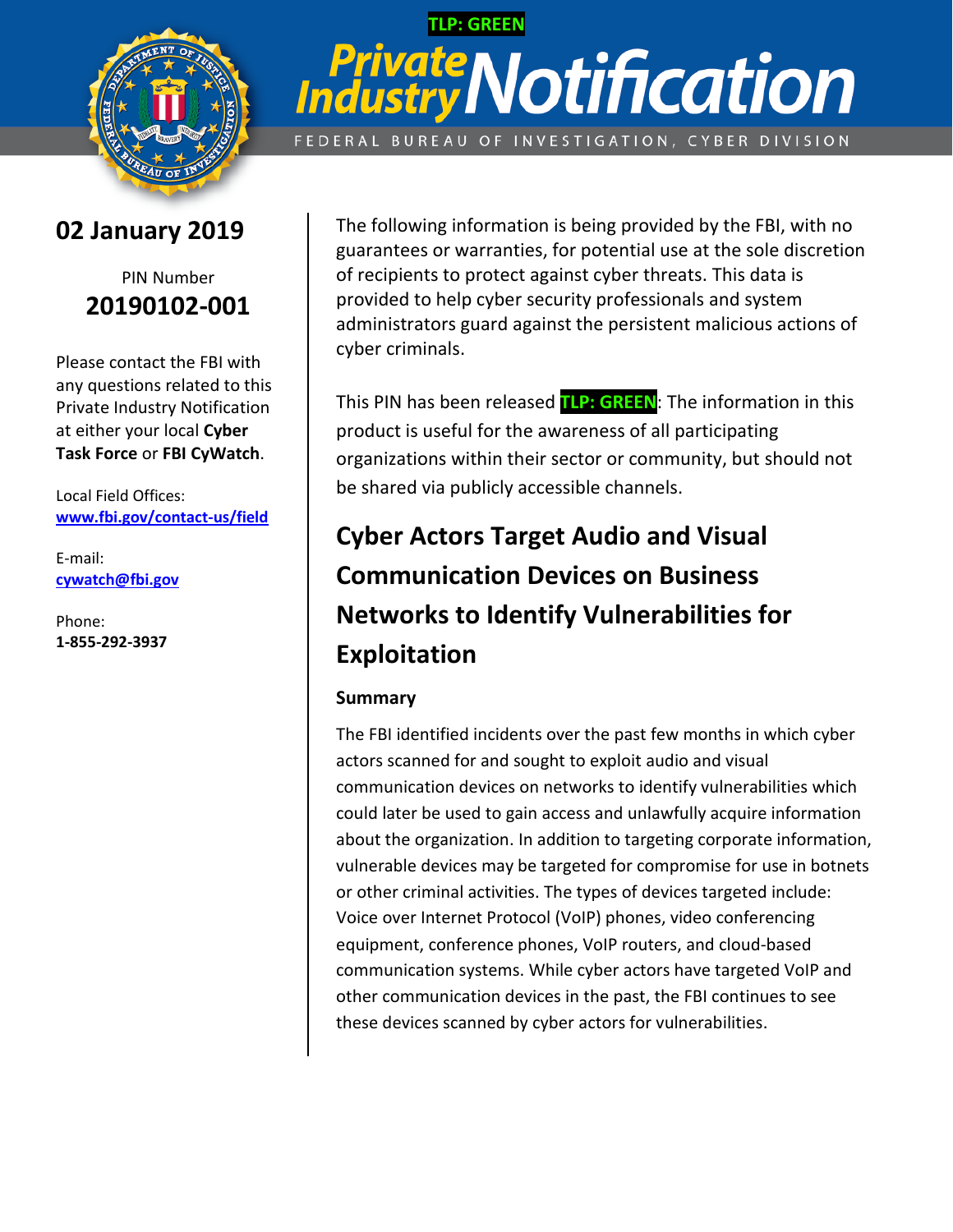

## **TLP: GREEN** Notification ate FEDERAL BUREAU OF INVESTIGATION, CYBER DIVISION

#### **Threat**

Specifically, the FBI observed cyber actors identifying and probing communication devices by issuing HTTP GET requests<sup>a</sup> to a business server or network to retrieve device configuration files. Information contained in configuration files often reveals IP addresses, usernames, passwords, system management URLs, and assigned phone numbers – all of which could be used by cyber actors for malicious purposes. Many of the requests are specific to particular brands of devices. Victims will often receive several GET requests in succession with the actors scanning for multiple brands of devices.

In addition, cyber actors retrieve IP addresses for further exploitation by using businesses' customer service VoIP hyperlinks, which are traditionally made available for customers to use in contacting the business. Once those hyperlinked calls are answered, the actor retrieves the IP address belonging to the phone which answered the call. Once the IP address is retrieved, an actor could send a large volume of packets to the IP address, overloading it and taking the service offline for the targeted business and its legitimate customers.

In addition to the above techniques, cyber actors target devices with brute-force attacks, attempting unauthorized access through the use of common usernames and passwords. Open source scanning tools can also be used to identify vulnerable communication devices and any associated ports.

All of the information obtained through scans and other methods are likely used for specific targeting efforts by cyber actors. This includes leveraging access to compromised audio and video devices to eavesdrop on meetings or conference calls, placing fraudulent international phone calls, leveraging the compromised device for use in botnets, and conducting man-in-themiddle attacks to redirect corporate network traffic.

#### **Recommendations**

The following recommendations may limit the success of these types of attacks:

 Conduct daily server log reviews to identify unusual activity, including GET and POST requests<sup>b</sup> from external IP addresses.



 $\overline{a}$ <sup>a</sup> (U) GET requests are used to request data from a resource.

<sup>&</sup>lt;sup>b</sup> (U) POST requests are used to send data to create or update a resource.